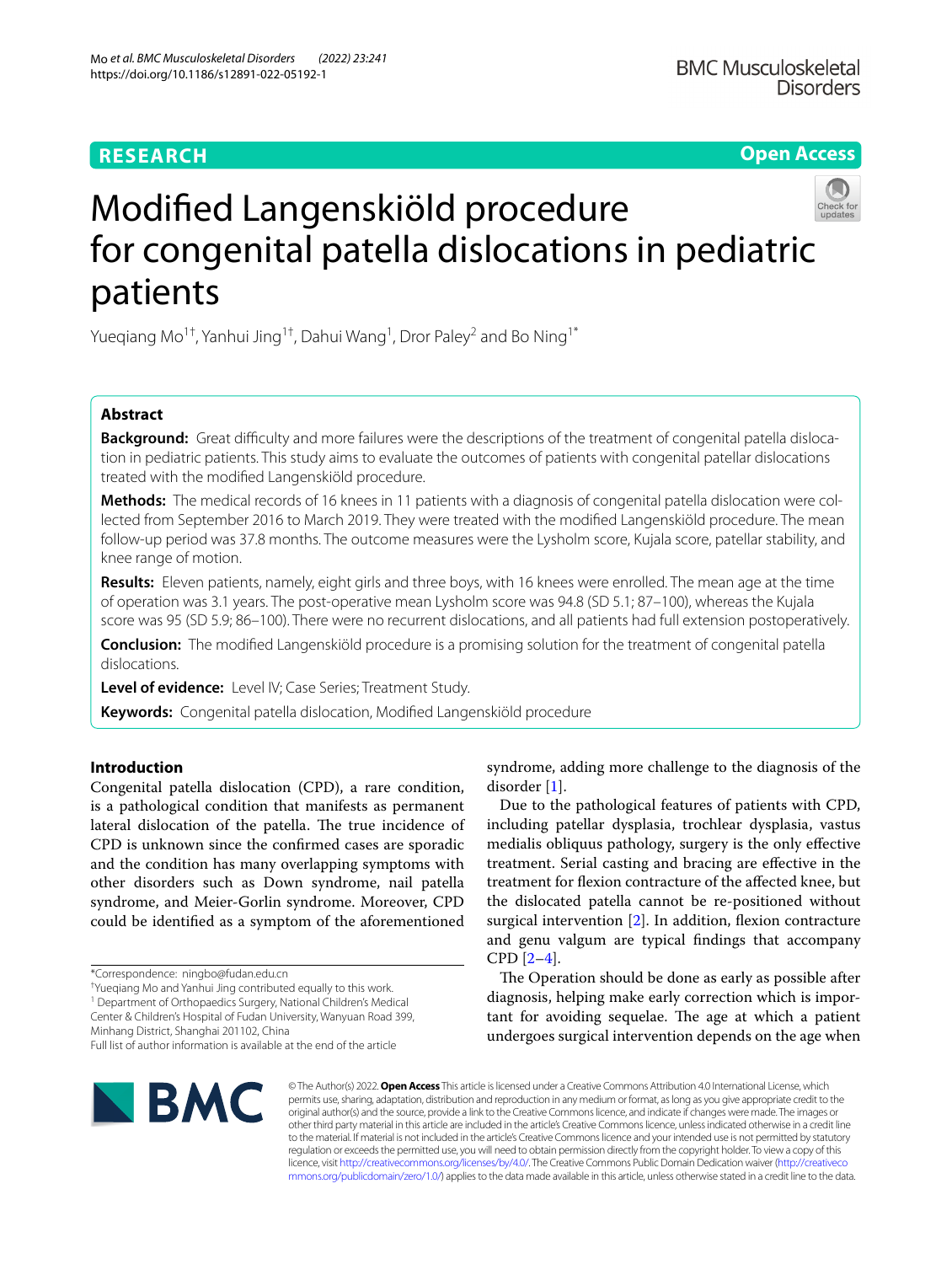the diagnosis is made [[1,](#page-5-0) [2](#page-5-1), [4](#page-5-2)]. Numerous surgical procedures have been developed to treat CPD. These procedures are usually subdivided into proximal, distal, and intra-articular procedures, which may be combined and tailored according to the underlying pathology. However, some techniques are complicated, requiring orthopedists to undergo longer training periods [\[5](#page-5-3)], whereas other techniques require extensive soft tissue separation [\[6](#page-5-4), [7](#page-5-5)]. Nevertheless, the outcomes are not all satisfactory [\[7](#page-5-5)[–9](#page-5-6)]. In 2015, Niedzielski reported a re-dislocation rate of 9%, poor to fair results accounting for 36% on the Lysholm score. In 2014, Camathias reported poor outcomes with a re-dislocation rate of 80% after the Stanisavljevic quadriceps transposition for the treatment of congenital and recurrent patellar dislocations [[8\]](#page-5-7).

In this report, we introduce the modifed Langenskiöld procedure, which was frst introduced by Paley to manage congenital femoral deficiency  $[10]$  $[10]$  $[10]$ , and evaluate outcomes with a mean follow-up period of 37.8 months.

## **Materials and methods**

## **Patients**

Following approval from our Institutional Review Board, a retrospective study was conducted from September 2016 to March 2019. The ID of the patient diagnosed as congenital patellar dislocation was queried through the medical record system, and the detailed records and image data were searched according to the ID. The patients met the following inclusion criteria: (1) a diagnosis of congenital patella dislocation, (2) no history of knee surgery, and (3) received modifed Langenskiöld procedure. The patients were excluded if their follow-up period was less than 2 year. Finally, 16 knees in 11 patients were included (Table [1](#page-1-0)). One senior pediatric orthopedist

<span id="page-1-0"></span>**Table 1** Patient demographics and diagnoses

performed all the surgeries, and informed consent was obtained from all the patients' guardians.

## **Surgical technique**

With the patient in the supine position, the entire lower extremity was prepared, and a tourniquet was secured around the proximal thigh.

The incision started approximately 5 cm proximal to the lateral condyle of the femur, extended along the lateral side of the dislocated patella, turned medial at the level of the tibial tubercle, and ended at the inferior pole of the tibial tubercle. A full thickness fap was created to expose the quadriceps femoris. The iliotibial band, the tendinous part of the vastus lateralis, and the posterior capsule were released. We observed the patella dislocated laterally (Fig. [1](#page-2-0)A). The capsule was incised and separated from the patella and synovium medially and laterally. The patellar ligament and quadriceps tendon were detached from the underlying synovium layer of the knee capsule without entering the knee, and the synovium layer was then circumferentially cut around the patella. The patella remained attached to only the quadriceps tendon and the patellar ligament (Fig. [1B](#page-2-0)).

After suturing the hole in the synovium layer in a longitudinal direction, a new longitudinal line was generated on the synovium at the center of the desired position for the patella (Fig. [1C](#page-2-0)). An incision was created at this new position, and the patella was secured circumferentially to the synovium with a running absorbable suture (Fig.  $1D$ ). The Q angle was significantly increased after the patella was medially relocated. Grammont patellar ligament realignment was performed to recover the Q angle. The patellar ligament was separated sharply from the tibial tuberosity, while keeping it attached to the

| No<br>Sex |   | Age (year) | Laterality | <b>Comorbidities</b>                                                                                     | Concomitant<br>procedures |  |
|-----------|---|------------|------------|----------------------------------------------------------------------------------------------------------|---------------------------|--|
|           |   |            |            |                                                                                                          |                           |  |
|           | M | 6          |            |                                                                                                          | <b>EPCLR</b>              |  |
| 2         | F | 4          | R/I        | bilateral knee flexion contractures; Spondyloepiphy-<br>seal dysplasia with congenital joint dislocation | <b>EPCLR</b>              |  |
| 3         | F | 1.5        |            | Larsen syndrome; knee flexion contracture                                                                | <b>EPCLR</b>              |  |
| 4         |   | 3          |            | knee flexion contracture                                                                                 |                           |  |
| 5         |   | ξ          | R          |                                                                                                          |                           |  |
| 6         |   |            | R/I        | Dwarfism                                                                                                 | <b>EPCLR</b>              |  |
| 7         | F | 1.5        |            | Multiple joint fusion; Bilateral developmental disloca-<br>tion of the Hip; right knee dislocation       | <b>EPCLR</b>              |  |
| 8         | M | 3          | R/L        | Joint laxity                                                                                             | <b>EPCLR</b>              |  |
| 9         |   | 1.6        | R/L        | Down's syndrome; Bilateral club feet                                                                     | <b>EPCLR</b>              |  |
| 10        |   | 1.8        |            |                                                                                                          | <b>EPCLR</b>              |  |
|           | M | 3.6        | R/L        | Joint laxity                                                                                             | <b>EPLCR</b>              |  |

*EPCLR* extra-articular posterior cruciate ligament reconstruction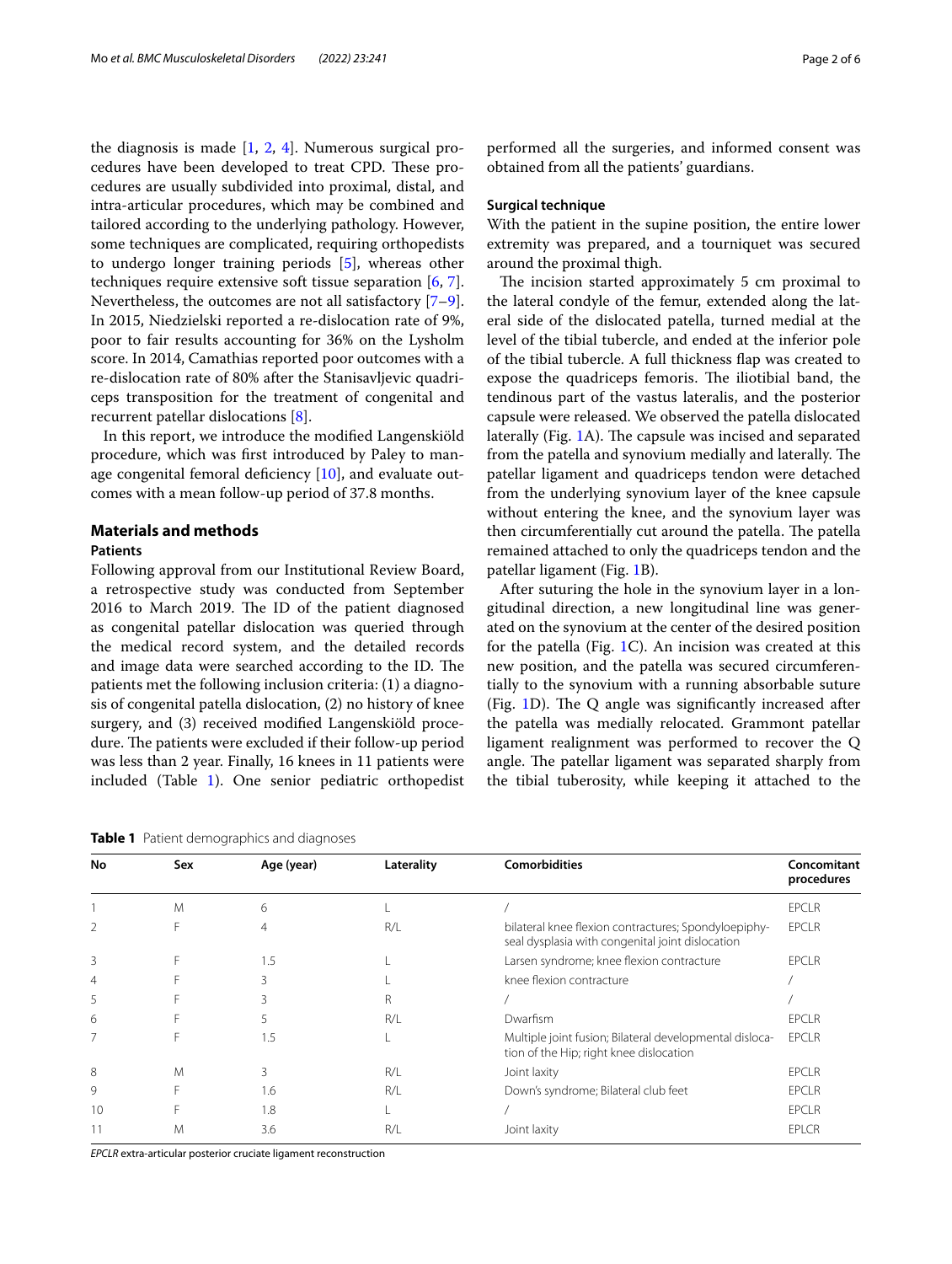

<span id="page-2-0"></span>periosteum distally. The insertion point was then shifted medially at least 1 cm and fxed to the medial periosteum (Fig.  $1E$  $1E$ ). The medial capsule with the vastus medialis was advanced over the patella toward the lateral border and sutured, while the lateral capsule was left open. After releasing the tourniquet, the knee joint was moved to ensure that at least a 0° to 90° range of movement (ROM) remained and the patella was stable during this course. The wound was rinsed extensively with saline. Indwell negative pressure ball drainage was established, and the remaining deep and superficial layers were sutured.

## **Concomitant procedures**

For the patient with signs of genu valgum and joint instability, extra-articular posterior cruciate ligament reconstruction (EAPCLR) was performed. The iliotibial band was transected at the musculotendinous junction using the same incision created during the modifed Langenskiöld procedure or an incision that was elongated by 3–4 cm proximally. To minimize the incision, we proceeded proximally by 4-5 cm with blunt dissection, when

separated to the iliotibial band, which was stuck close to the surface of iliotibial band. Then the proximal end of the iliotibial band was cut by a scissor. It was refected distally until its insertion to the tibia. After completing the modifed Langenskiöld procedure, the iliotibial band was wrapped under the patellar ligament, passed through the intermuscular septum, folded around the adductor magnus tendon, and sutured back onto itself (Fig. [1F](#page-2-0)). If the knee fexion contracture was more than 15° before the operation and it was not signifcantly improved after releasing the lateral tissue and posterior capsule, then the peroneal nerve was decompressed at the neck of the fbula and the biceps tendon were released.

## **Postoperative management**

The knee was immobilized in a full-extension long leg splint. Two or 3 days later, the negative pressure ball was removed, and the splint was replaced with a tubular plaster cast. The first follow-up was 6 weeks after the operation. The cast was removed in the out-patient clinic, and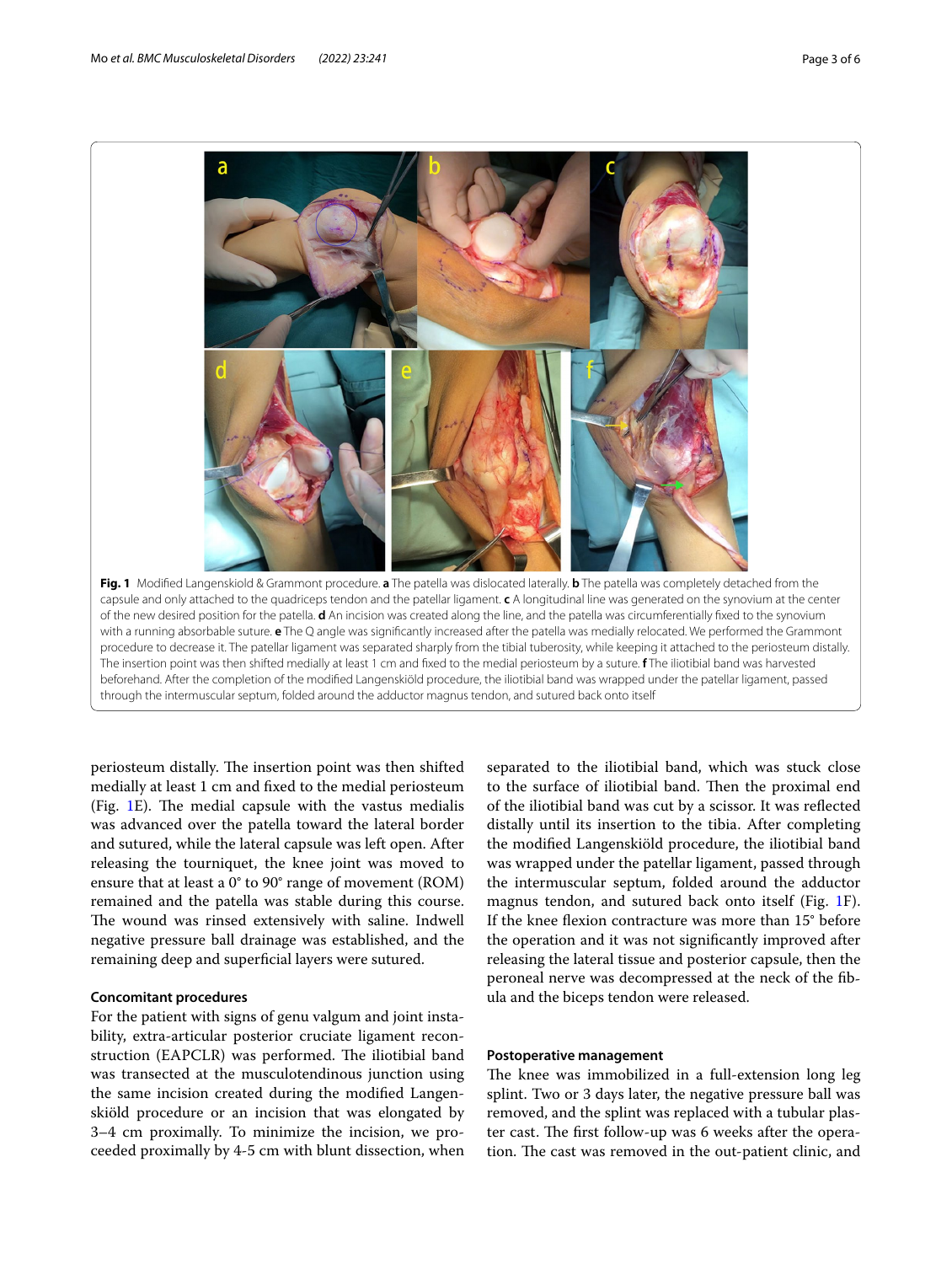progressive ROM was started. Subsequent follow-up was conducted at 1.5, 3, 6, 9, 18, and 24 months after surgery.

## **Results**

The mean age at the time of operation was 3.1 years. The mean follow-up time was 37.8 months (SD 2.5; 29–43). During this period, no patient experienced redislocation after the modifed Langenskiöld procedure. Knee extension was limited by 15° to 25° in three patients (four knees) preoperatively. After the surgery, all the patients had normal extension. One patient had a limitation of flexion by 15° compared with the pre-operative status. The mean postoperative ROM was  $0^{\circ}$  to 135 $^{\circ}$ . Genu valgum improved signifcantly after surgery (Fig. [2\)](#page-3-0).

The mean postoperative Kujala score was 95 (SD 5.9; 86–100), and the Lysholm score was 94.8 (SD 5.1; 87–100). The children were asked if they experienced knee pain in their daily life, every time when they come for follow-up. Meanwhile, the opinions of their parents were also asked. No patient reported pain during activi-ties of daily living. The results are summarized in Table [2.](#page-3-1)

## **Discussion**

In Langenskiöld's original description [\[2](#page-5-1)], the patella ligament on the proximal tibia is detached. Subsequently, the patella ligament is placed inside the synovium cavity and removed out of it from a hole distal to the first. The insertion is then buried in the hole in the tibial metaphysis and fxed by sutures. In this study, the outcomes were satisfactory, and no patient reported recurrent lateral dislocation

| No             | Re-dislocation | Kujala<br>Score | Lysholm<br>Score | Pain | <b>ROM</b><br>(degrees)  |
|----------------|----------------|-----------------|------------------|------|--------------------------|
| 1              | No             | 100             | 100              | None | $0 - 142$                |
| 2              | No             | 86/88           | 87/88            | None | $R:0-133$ ,<br>$L:0-126$ |
| 3              | No             | 100             | 96               | None | $0 - 135$                |
| $\overline{4}$ | No             | 93              | 99               | None | $0 - 123$                |
| 5              | No             | 100             | 100              | None | $0 - 130$                |
| 6              | No             | 100/100         | 100/100          | None | $R:0-146$ ,<br>$L:0-146$ |
| 7              | No             | 96              | 93               | None | $0 - 132$                |
| 8              | No             | 90/92           | 89/90            | None | $R:0-125$ ,<br>$L:0-128$ |
| 9              | No             | 92/92           | 90/92            | None | $R:0-145$ ,<br>$L:0-145$ |
| 10             | No             | 100             | 100              | None | $0 - 140$                |
| 11             | No             | 96/95           | 98/96            | None | $R:0-135$ ,<br>$L:0-135$ |

<span id="page-3-1"></span>**Table 2** Clinical results of the patients

after an average follow-up of>3 years. Although no genu recurvatum was reported in the original study, in patients with open physes, surgery in the region of tibial tubercle can result in premature closure of the physis [\[11](#page-5-9), [12](#page-5-10)]. In the modifed Langenskiöld procedure we used, the tibial tubercle was intact, and the Q angle was decreased. In the present study, no growth disturbances occurred. Early weight bearing and early movement were possible. In contrast, bony distal re-alignment procedures bear the

<span id="page-3-0"></span>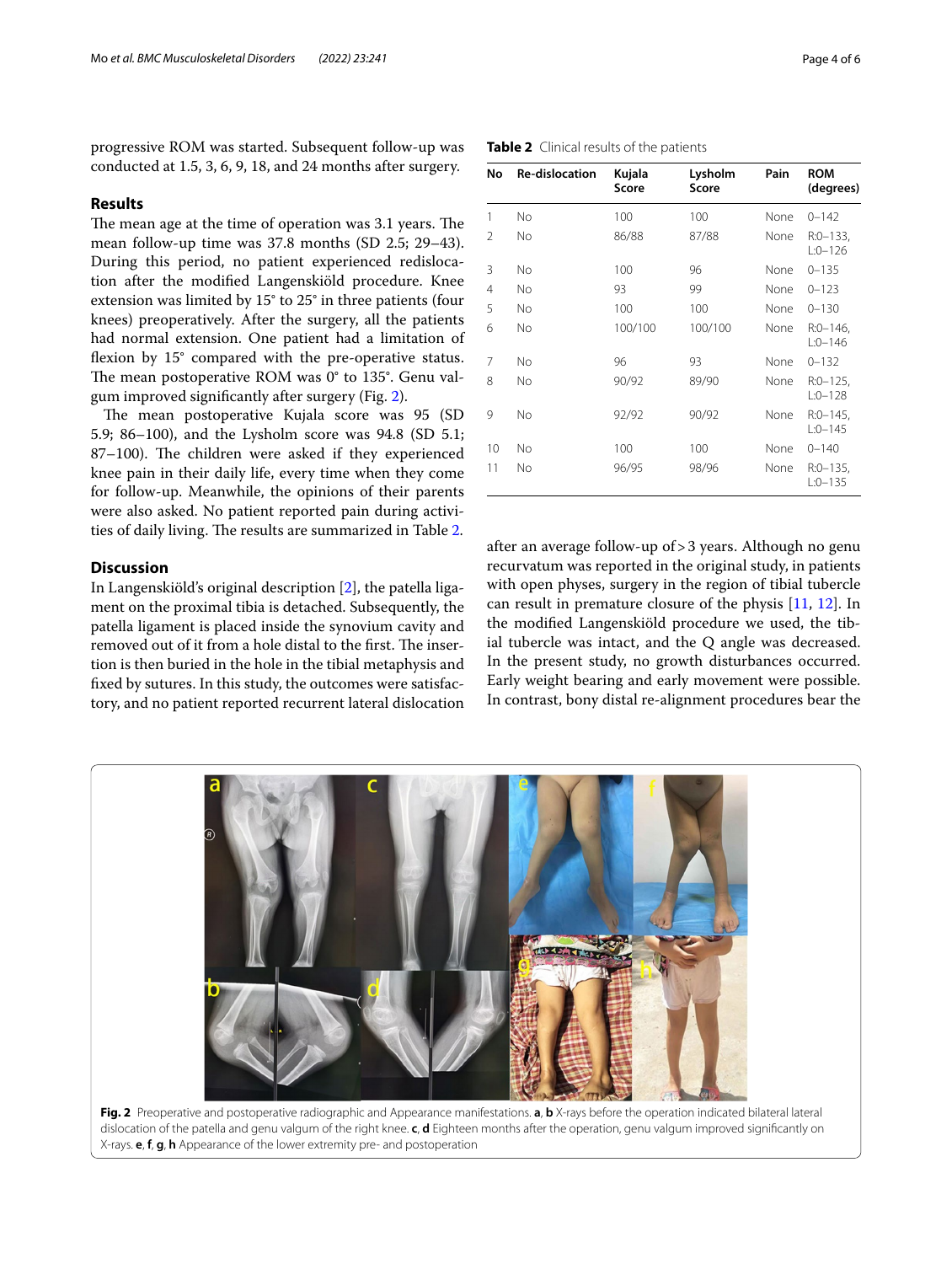risk of non-union and require longer rehabilitation. In addition to this, the modifed procedure left the patella and the tendon extra-synovial, which is similar to the physiological environment.

The "four in one" procedure includes lateral release, proximal "tube" realignment of the patella, semitendinosus tenodesis, and transfer of the patellar tendon [\[6](#page-5-4), [7,](#page-5-5) [13\]](#page-5-11) . Semitendinosus tenodesis is performed with the semitendinosus tendon harvested and routed through an osseous tunnel in the patella. In our procedure, the patella was removed from the synovium and sutured in a medialized position of the synovium. It was stabilized in the synovial membrane, and the osseous tunnel in patella was not needed. Our procedure was much simpler and the patella was intact. The synovium was remarkably strong and inelastic, and the outcomes in our series were satisfactory.

Camathias reported a re-dislocation rate of 80% after the Stanisavljevic quadriceps transposition [\[8](#page-5-7)]. In the 11 patients (16 knees) in this study, no one reported recurrent dislocations and pain during the activities of daily life after an average follow-up of 3 years. The synovium is inelastic and strong enough to hold the patella. In our study, the mean postoperative Kujala score was 95 (SD 5.9; 86–100), and the Lysholm score was 94.8 (SD 5.1; 87–100). In 2012, Efe et.al. reported a 22% re-dislocation rate, the Kujala score was 85.0 (SD 14; 51–100) treated with Insall's proximal patellar realignment procedure [[14\]](#page-5-12). The increased Q angle is a risk factor for patellar instability  $[15-17]$  $[15-17]$  $[15-17]$ . To decrease the Q angle, which is signifcantly increased after the patella is medially relocated, we medialized the patellar ligament with the Grammont procedure, which is thought to be more suitable for skeletally immature patients. Genu valgum and knee joint hyperlaxity are also risk factors for patellar instability [\[16](#page-5-15), [18,](#page-5-16) [19\]](#page-5-17). In this study, there were nine patients with knee joint hyperlaxity. They all received EPCLR, and a more stable joint was achieved after the procedure. In patients #2, #3, and #6, genu valgum was observed before the operation. Physical examinations and full-length lower extremity X rays indicated that joint hyperlaxity was the main cause of genu valgum in these patients, and distal femur deformity was the main cause in patient #6. Genu valgum improved signifcantly after EPCLR in these patients. In patient #6, it was not improved after EPCLR because of bone deformity caused by achondroplasia, so we performed hemi-epiphysiodesis of the medial distal part of the femur. At the latest follow-up, genu valgum was signifcantly improved.

Sever et al.  $[4]$  $[4]$  reported the outcomes of 12 patients (15 knees) with congenital or obligatory patellar dislocation treated with the Stanisavljevic quadriceps mechanism realignment procedure, which includes a proximal extensive subperiosteal realignment of the quadriceps mechanism, medial plication using the large overstretched medial capsule as a cover to the realigned patella, and an additional distal Roux-Goldthwait patellar tendon realignment procedure. Postoperative knee active extension was improved signifcantly for all patients, and no signifcant change in the fexion range was observed. Gao et al. [\[20](#page-5-18)]reported that all the patients had full range of movement without extensor lag but 12.2% of the patients experienced fexion limitations after surgery. We had three patients (four knees) with knee flexion contracture. They had a limitation of extension by  $15^{\circ}$  to  $25^{\circ}$ . Postoperative knee extension was improved signifcantly for three knees after releasing the posterior capsule, and one knee needed further peroneal nerve decompression, followed by release of the biceps tendon.

The flexion of the knee was limited to  $123^\circ$  in one patient, which was decreased by  $15^{\circ}$  postoperatively. The medialization of the patella and tendon lead to a tighter rectus femoris [[16,](#page-5-15) [19\]](#page-5-17). If knee flexion was limited significantly during the operation, then the rectus femoris was released in case of fexion contracture after the operation. Two of the 16 knees in our research performed a release of the rectus femoris tendon. There were another two cases of superfcial wound infection due to incision dehiscence. They were resolved after treatment with oral antibiotics and dressing changes. An extensive separation can disrupt the blood supply of the fap, and this might have been one reason for incision dehiscence.

The present study had some limitations. The follow-up of 37.8 months was relatively short compared with similar studies  $[2, 8, 11, 21, 22]$  $[2, 8, 11, 21, 22]$  $[2, 8, 11, 21, 22]$  $[2, 8, 11, 21, 22]$  $[2, 8, 11, 21, 22]$  $[2, 8, 11, 21, 22]$  $[2, 8, 11, 21, 22]$  $[2, 8, 11, 21, 22]$  $[2, 8, 11, 21, 22]$ . The small number of patients was another limitation. We will continue the follow-up and enroll more patients in the future.

## **Conclusion**

Treatment of congenital patella dislocation is complicated. The surgical procedure should be tailored to the specific pathological features of each patient. The modifed Langenskiöld procedure provided a promising correction for CPD.

#### **Abbreviations**

CPD: Congenital patella dislocation; ROM: Range of movement; EAPCLR: Extraarticular posterior cruciate ligament reconstruction.

#### **Acknowledgements**

This work was supported by The Clinical Center of Birth Defects (EK2022ZX03) of Children's hospital of Fudan University.

#### **Authors' contributions**

YQ M and YH J made substantial contributions to the conception, reviewed the case, collected the data, carried out the initial analyses, and drafted the initial manuscript. DH W and B N performed the surgeries. B N and D P coordinated and supervised data collection, and critically reviewed the revised the manuscript. All authors read and approved the fnal manuscript.